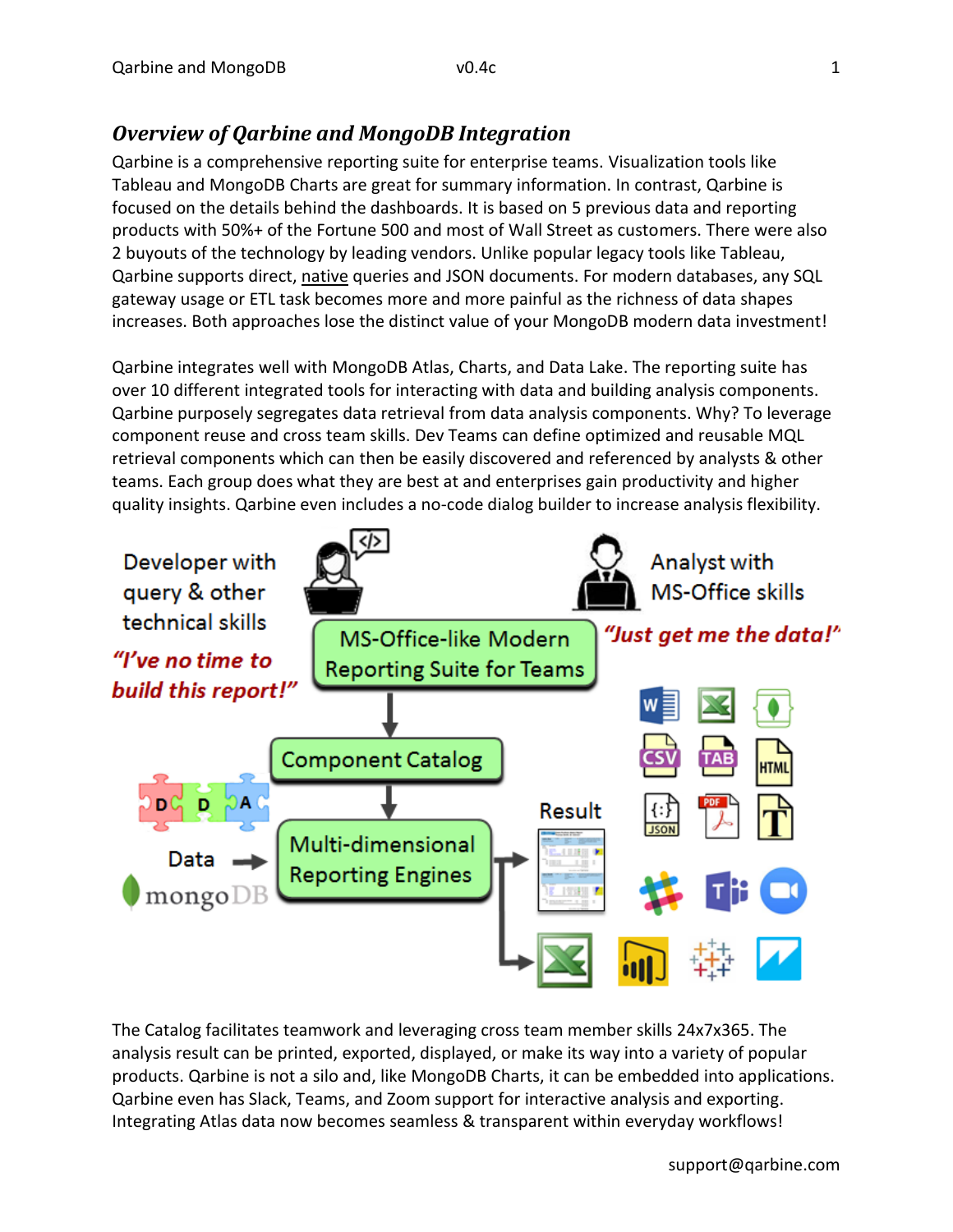#### *MongoDB Query and Data Integration*

Qarbine supports direct, native MongoDB queries. This is the only way to access the full power of the MongoDB data platform, especially the aggregation pipeline. Here is a query for a portfolio collection that takes advantage of the MongoDB document model features.

```
db.portfolio.find( {cash: {$gt: 2000}, isIRA: false } )
```
A sample portfolio document with embedded documents and arrays may look like



The query results can directly feed a Qarbine analysis template which indicates how to iterate through the documents, interact with them using formulas, and format the results. The report "just works" like you'd expect because it uses the same data model as your application! Qarbine can handle any data shape and has lots of conditional configuration as well. The query is a one liner using MongoDB Query Language. It can be super painful to even attempt to use legacy SQL tools with the document model and dynamic data structures enabled by MongoDB.

The Template Designer combines the formula power of Excel, with Word formatting features, and PowerPoint layout interactions. Qarbine has almost 400 Excel-like macro functions and offers a comprehensive set of processing and presentation options. Numerous "custom" cells are available for analyzing and presenting data elements. You can even include a MongoDB Chart within a Qarbine report. That custom cell also supports MongoDB Chart callbacks to interactively run an analysis for the details behind a pie slice! End users never lose context as they instinctively navigate across their custom application, Charts, and Qarbine worlds.